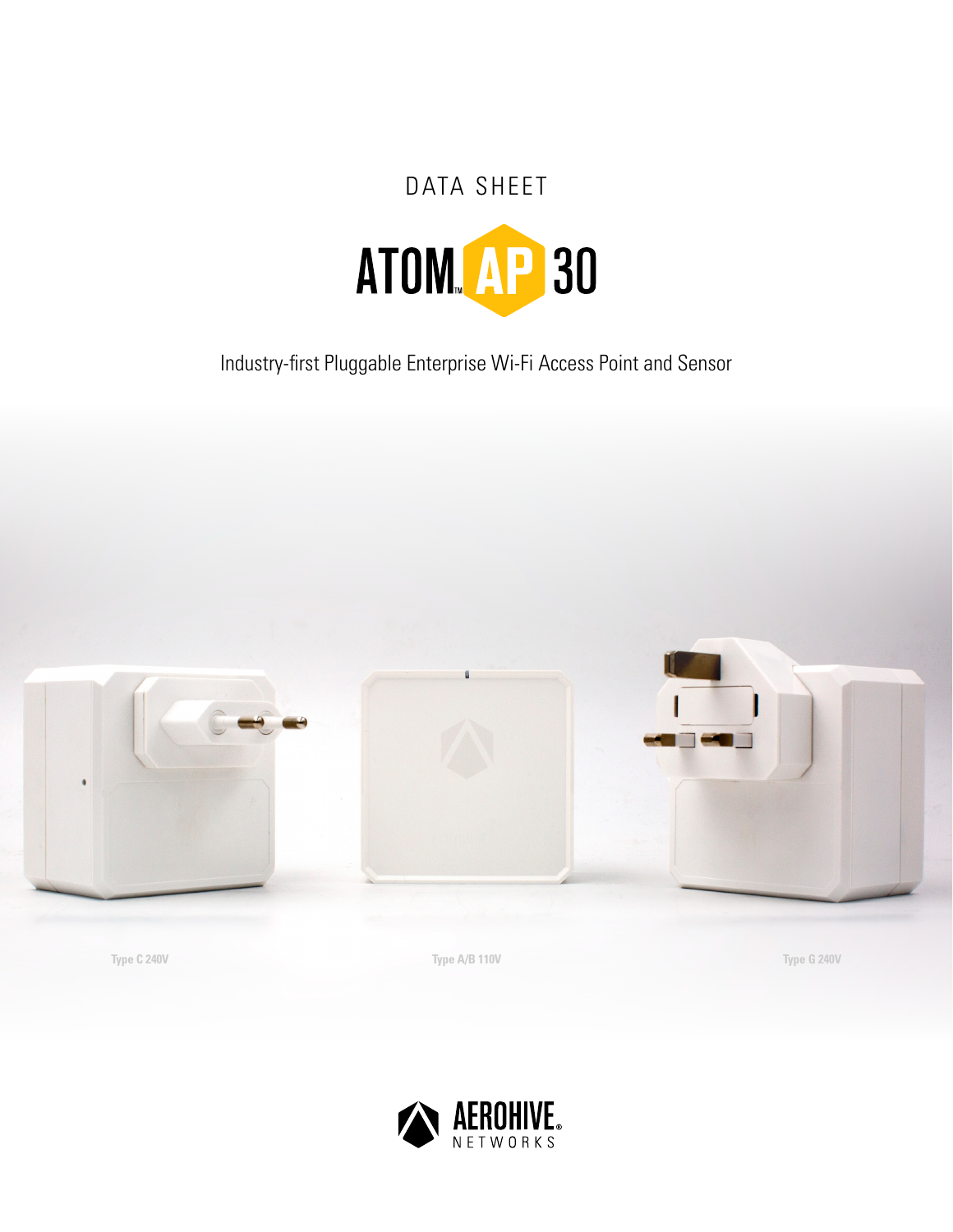

**Aerohive Atom AP30 revolutionizes the way Wi-Fi is designed, deployed, and RE-deployed, providing enterprise access, monitoring, and analytics in a new compact form factor. With a simple and intuitive design coupled with pain-free installation and automated over-the-air setup, Atom AP30 is the ideal choice for a variety of dynamic use cases including delivering instant network access, plugging RF holes, providing security and analytics, and remote VPN access.** 

**Aerohive Atom AP30** is equipped with 802.11ac Wi-Fi and Bluetooth Low Energy (BLE) technology for connectivity and monitoring services. With multiple operating modes, the Atom AP30 can be used to extend Wi-Fi connectivity via existing Wi-Fi infrastructure, bridge IoT devices, or scan the RF environment for business and security applications.

Atom AP30 can be deployed as a complete access or sensor solution, or in combination with Aerohive's extensive Wi-Fi portfolio for high density networks. With client mode, Atom AP30 can even mesh to 3rd party networks.

Administrators can quickly deploy the Atom AP30 in any location that has connectivity requirements. No need to run new cables or ceiling-mount this access point, simply find a power outlet and plug it in. Once powered, Atom AP30 can be Ethernet connected to a neighboring data outlet, mesh to an existing network, or operate as an overlay sensor.

Aerohive Atom AP30 can help organizations quickly, easily, and more cost-effectively solve for all manner of use cases without having to install or re-position a ceiling-mounted access point, including, but not limited to:

**• Quickly eliminate Wi-Fi dead zones –** Aerohive Atom AP30 instantly extends coverage to dead zones. Aerohive Atom AP30 can be temporarily or permanently installed in minutes to eliminate dead zones in distant corners of the office, long hallways or passageways, staircases, breakrooms, storage rooms, etc., saving the time and money of pulling new cable or re-positioning existing ceiling-mounted access points.

**• Easily solve density issues in meeting spaces –** Aerohive Atom AP30 can augment overloaded ceiling-mounted access points in any-sized meeting space. Aerohive Atom AP30 can be temporarily or permanently

installed in minutes to mitigate overloaded ceiling-mounted access points in conference rooms, training rooms, cafeterias, lobby areas, waiting rooms, gymnasiums, etc.

**• Improve performance for 3rd party networks –** Aerohive Atom AP30 can connect to 3rd-party Wi-Fi networks to help compensate coverage or capacity challenges. With sensor mode equipped, Aerohive Atom AP30 may also be used to monitor 3rd-party networks for efficiency so that administrators can optimize their network accordingly.

**• Instantly extend secure corporate connectivity - Aerohive Atom** AP30 can instantly extend corporate connectivity to anywhere you can plug it in to a power socket and get an IP address. Aerohive Atom AP30's native VPN capability can instantly make your corporate SSID and security available for teleworkers, marketing events, sales demonstrations, offsite meetings, embedded employees consulting for other companies, temporary offices, and so on.

**• Simply connect the previously unconnected –** Aerohive Atom AP30 can quickly and easily bridge an IoT device to an Aerohive or 3rd-party network in any easy or hard-to-reach location. Aerohive Atom AP30 can act like an IoT hub and securely connect any Wi-Fi and/or Ethernet-based IoT device and sensor.

**• Cost-effective solution for MDU connectivity –** Aerohive Atom AP30's unique form factor and plug-ability makes it simple to install temporarily or permanently in an MDU, such as barracks, dormitories, hotels, motels, cruise ships, condominiums, apartments, etc.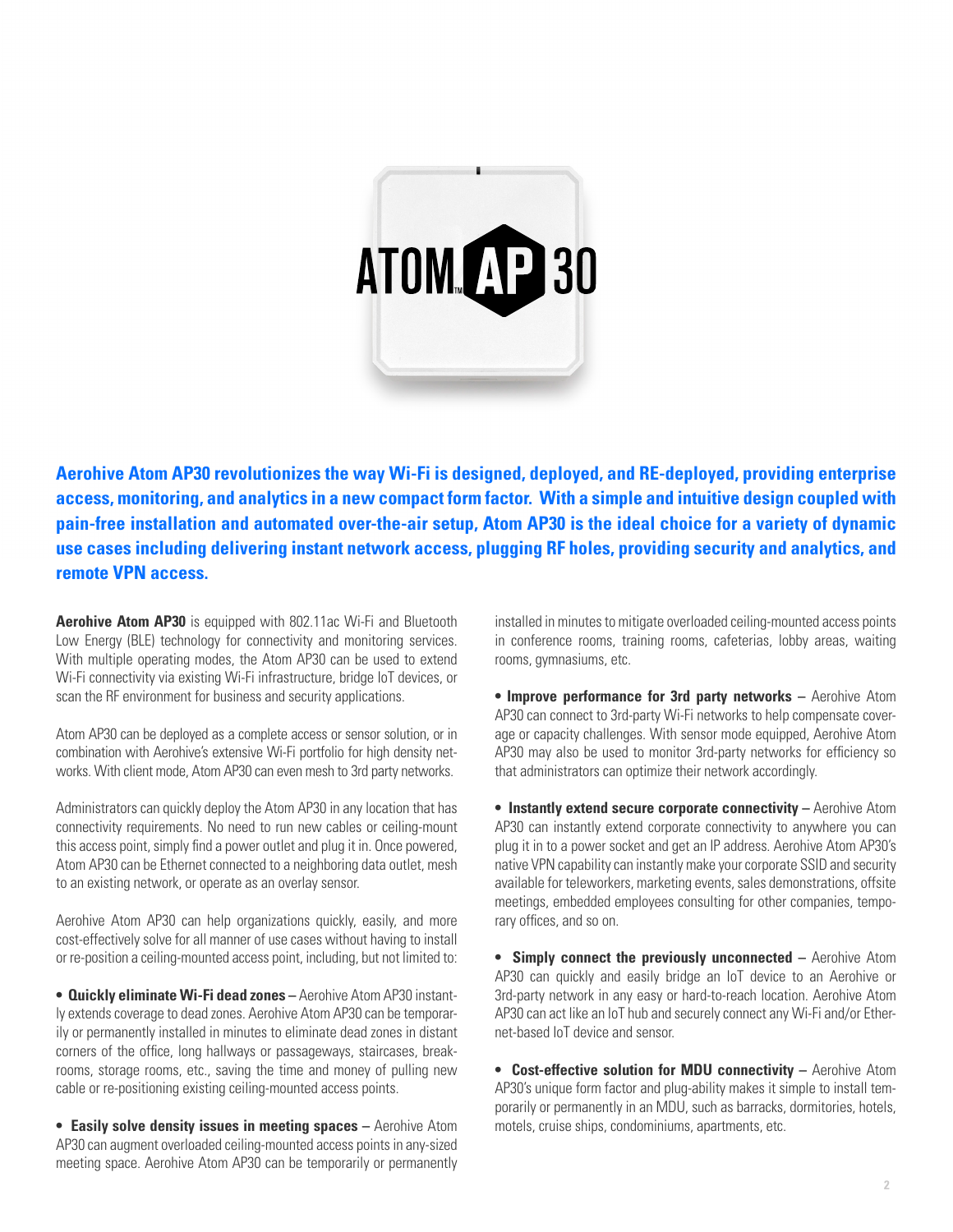# **Product Specifications** AEROHIVE ATOM AP30

#### **Radio Specifications**

#### **802.11a**

- 5.150–5.850 GHz Operating Frequency
- Orthogonal Frequency Division Multiplexing (OFDM) Modulation
- Rates (Mbps): 54, 48, 36, 24, 18, 12, 9, 6 w/ auto fallback

#### **802.11b**

- 2.4–2.5 GHz Operating Frequency
- Direct-Sequence Spread-Spectrum (DSSS) Modulation
- Rates (Mbps): 11, 5.5, 2, 1 w/auto fallback

#### **802.11g**

- 2.4–2.5 GHz Operating Frequency
- Orthogonal Frequency Division Multiplexing (OFDM) Modulation
- 20 dBm (100 mW) Transmit Power
- Rates (Mbps): 54, 48, 36, 24, 18, 12, 9, 6 w/ auto fallback

#### **802.11n**

- 2.4–2.5 GHz & 5.150–5.850 GHz Operating Frequency
- 802.11n Modulation
- Rates (Mbps): MCS0 MCS15 (6.5Mbps 300Mbps)
- 2x2 Multiple-In, Multiple-Out (MIMO) Radio

### **802.11ac**

- 5.150–5.850 GHz Operating Frequency
- 802.11ac Modulation (256-QAM)
- Rates (Mbps): MCS0–MCS9 (6.5Mbps 867Mbps), NSS = 1-2.
- 2x2:2 Stream Multiple-In, Multiple-Out (MIMO) Radio
- VHT20/VHT40/VHT80 support
- TxBF ( Transmit Beamforming)

## **Interfaces**

- 1x Gigabit Ethernet
- Built in BLE

#### **Power Options**

- Integrated Plug Region-specific options including:
	- Type A/B 110V AC Power Adapter
	- Type C 240V AC Power Adapter
	- Type G 240V AC Power Adapter

#### **Physical**

- Dimensions:
	- US: 72mm x 72mm x 44mm
	- UK: 72mm x 72mm x 57.5mm
	- EU: 72mm x 72 mm x 67.8mm
- Weight:
	- US: .47lb (.21kg)
	- UK: .55lb (.25kg)
	- EU: .51lb (.23kg)

#### **Antennas**

- 2x Integrated single band, 2.4-2.5 GHz omnidirectional antennas
- 2x Integrated single band, 5.1-5.8 GHz omnidirectional antennas
- 1 x BLE internal antenna
- Antenna Gain: 2.4 GHz: 1.9 dBi 5 GHz: 5.5 dBi
- Max EIRP (dBm): 2400 MHz to 2500 MHz: 19.9 dBm 5150 MHz to 5250 MHz: 22.5 dBm 5250 MHz to 5350 MHz: 22.5 dBm 5470 MHz to 5725 MHz: 22.5 dBm 5725 MHz to 5850 MHz :22.5 dBm

#### **Mounting**

- AC Pluggable Access Point Connects directly to power outlet
- Optional security bracket or security cable (sold as an accessory)
- TPM chip for added security

#### **Environmental**

- Operating: 0 to 35 °C, Storage: -40 to 70 °C
- Humidity: 95% RH *(non-condensing)*
- MTBF: 662,000 Hours

#### **Environmental / Regulatory Compliance**

• Environmental Compliance: UL2043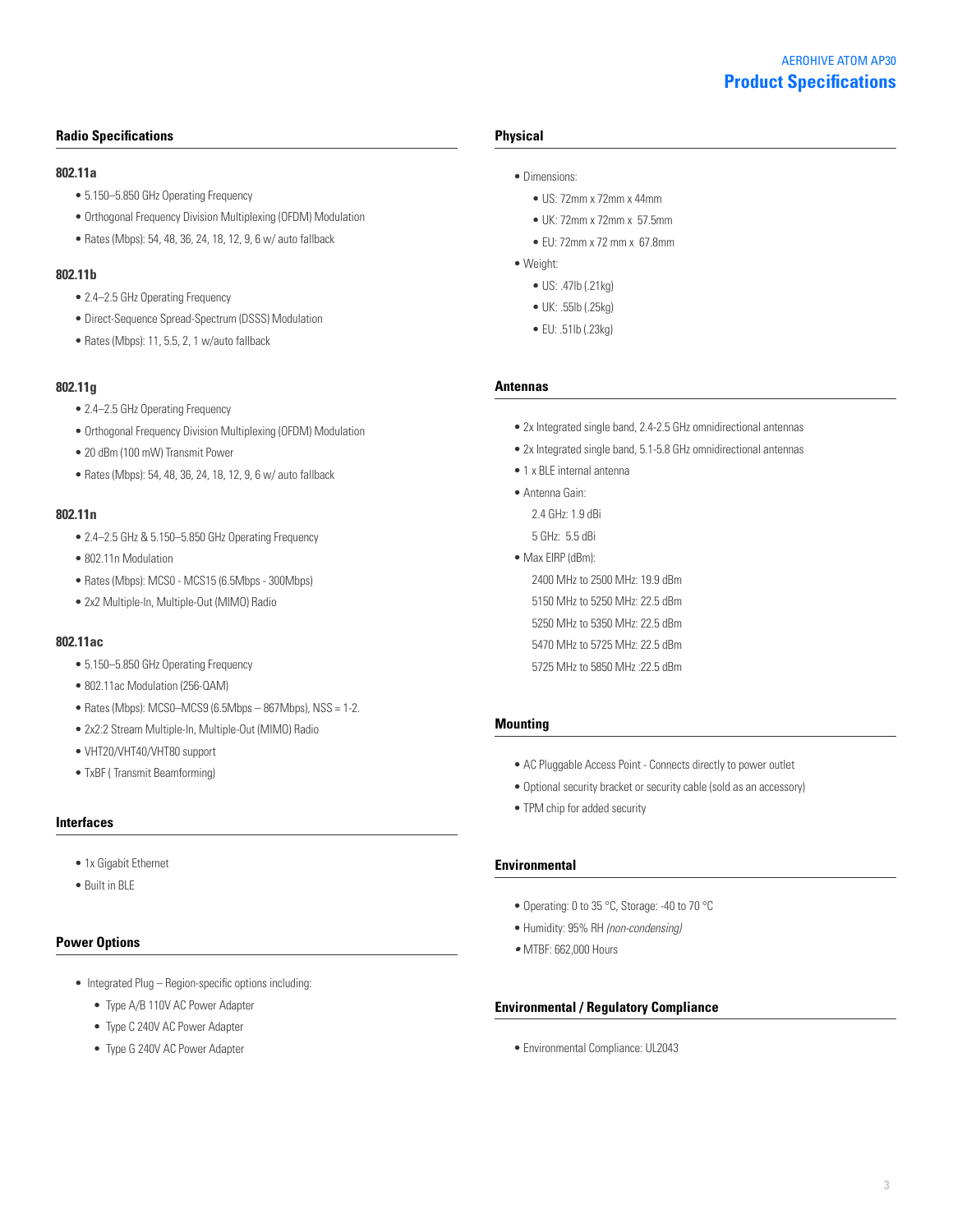# **Radiation Patterns – Azimuth & Elevation** AEROHIVE ATOM AP30





**Azimuth - 5 GHz**



**Elevation - 5 GHz**

**Elevation - 2.4 GHz**

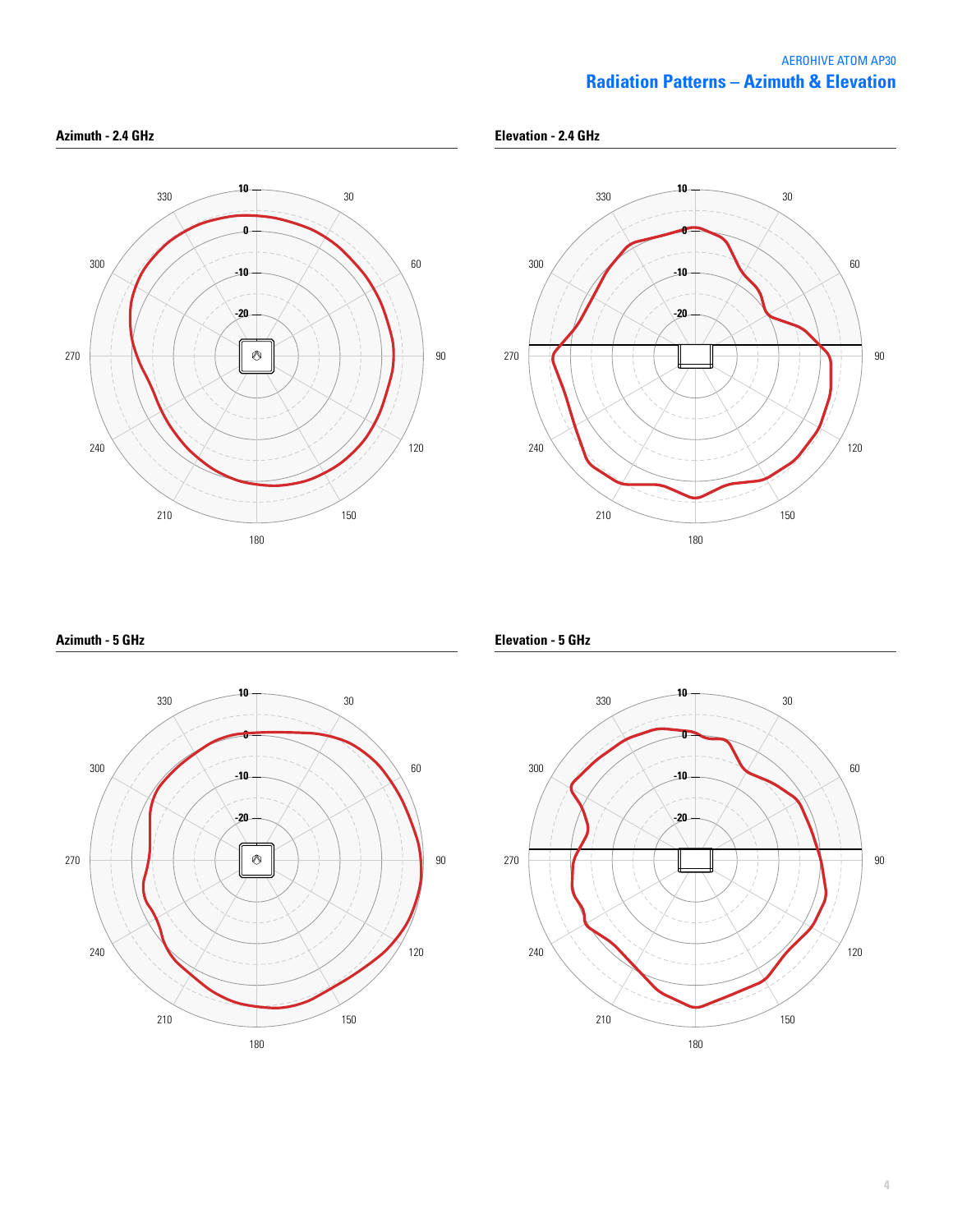| <b>CHANNEL</b>  | <b>DATA RATE</b> | <b>POWER (DBM)</b> |
|-----------------|------------------|--------------------|
| 11 <sub>b</sub> | 1 Mbps           | 15                 |
|                 | 11 Mbps          | 15                 |
| 11g             | 6 Mbps           | 15                 |
|                 | 54 Mbps          | 14                 |
| <b>11n HT20</b> | MCSO, 8          | 15                 |
|                 | MCS7, 15         | 14                 |
| 11n HT40        | MCSO, 8          | 15                 |
|                 | MCS7, 15         | 14                 |

### **Power - 2.4 GHz Power - 2.4 GHz Receive Sensitivity - 2.4 GHz**

| <b>CHANNEL</b>  | <b>DATA RATE</b> | <b>SENSITIVITY</b> |
|-----------------|------------------|--------------------|
|                 | 1 Mbps           | $-96$              |
| 11 <sub>b</sub> | 11 Mbps          | $-89$              |
|                 | 6 Mbps           | $-93$              |
| 11g             | 54 Mbps          | $-75$              |
| <b>11n HT20</b> | MCS <sub>0</sub> | $-92$              |
|                 | MCS7             | $-73$              |
|                 | MCS <sub>0</sub> | $-90$              |
| 11n HT40        | MCS7             | $-70$              |

| <b>CHANNEL</b>  | <b>DATA RATE</b> | <b>POWER (DBM)</b> |
|-----------------|------------------|--------------------|
| 11a             | 6 Mbps           | 14                 |
|                 | 54 Mbps          | 12                 |
| <b>11n HT20</b> | MCS <sub>0</sub> | 14                 |
|                 | MCS7             | 12                 |
| <b>11n HT40</b> | MCS <sub>0</sub> | 14                 |
|                 | MCS7             | 12                 |
| 11ac VHT80      | MCS <sub>0</sub> | 14                 |
|                 | MCS9             | 11                 |

# **Power - 5 GHz Receive Sensitivity - 5 GHz**

| <b>CHANNEL</b>  | <b>DATA RATE</b> | <b>SENSITIVITY</b> |
|-----------------|------------------|--------------------|
| 11a             | 6 Mbps           | $-92$              |
|                 | 54 Mbps          | $-74$              |
| <b>11n HT20</b> | MCS0             | $-91$              |
|                 | MCS7             | $-73$              |
| 11n HT40        | MCS <sub>0</sub> | $-89$              |
|                 | MCS7             | $-70$              |
| 11ac VHT80      | MCS <sub>0</sub> | $-86$              |
|                 | MCS9             | $-61$              |